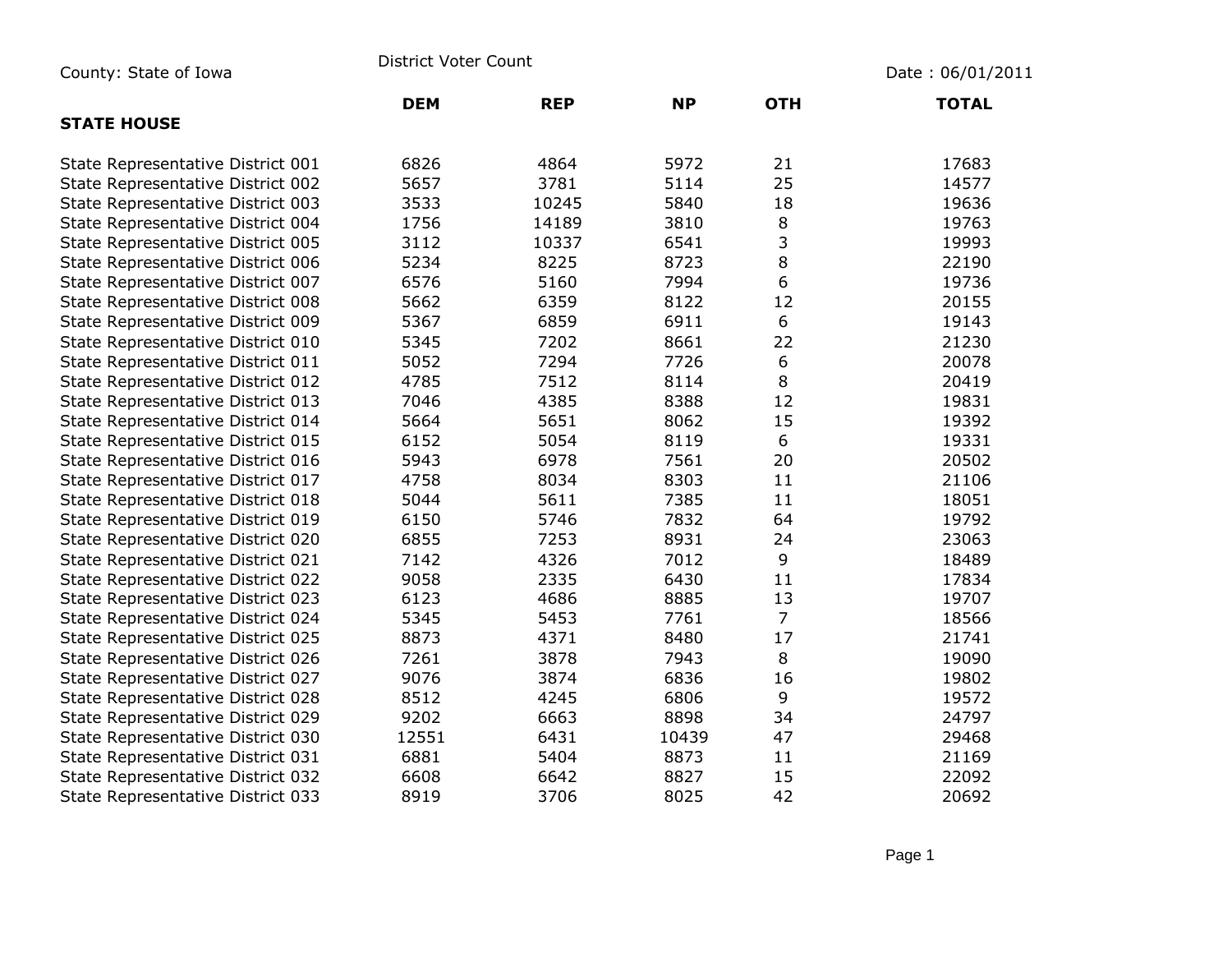| County: State of Iowa             | District Voter Count |            |           | Date: 06/01/2011 |              |  |
|-----------------------------------|----------------------|------------|-----------|------------------|--------------|--|
|                                   | <b>DEM</b>           | <b>REP</b> | <b>NP</b> | <b>OTH</b>       | <b>TOTAL</b> |  |
| <b>STATE HOUSE</b>                |                      |            |           |                  |              |  |
| State Representative District 034 | 8242                 | 4644       | 7471      | 27               | 20384        |  |
| State Representative District 035 | 7847                 | 7693       | 9626      | 25               | 25191        |  |
| State Representative District 036 | 7924                 | 8257       | 10083     | 41               | 26305        |  |
| State Representative District 037 | 7405                 | 7008       | 8165      | 30               | 22608        |  |
| State Representative District 038 | 8615                 | 4954       | 6314      | 30               | 19913        |  |
| State Representative District 039 | 5757                 | 5867       | 8944      | 12               | 20580        |  |
| State Representative District 040 | 5093                 | 7593       | 7781      | 14               | 20481        |  |
| State Representative District 041 | 8098                 | 6118       | 6577      | 10               | 20803        |  |
| State Representative District 042 | 8729                 | 7524       | 7374      | 27               | 23654        |  |
| State Representative District 043 | 6308                 | 5852       | 7334      | 6                | 19500        |  |
| State Representative District 044 | 5129                 | 7040       | 7617      | 6                | 19792        |  |
| State Representative District 045 | 7861                 | 5870       | 10564     | 138              | 24433        |  |
| State Representative District 046 | 8429                 | 6507       | 8647      | 58               | 23641        |  |
| State Representative District 047 | 9059                 | 13689      | 15330     | 23               | 38101        |  |
| State Representative District 048 | 6617                 | 5426       | 8252      | 15               | 20310        |  |
| State Representative District 049 | 7451                 | 5090       | 6606      | 17               | 19164        |  |
| State Representative District 050 | 4825                 | 6226       | 7373      | 14               | 18438        |  |
| State Representative District 051 | 5699                 | 5879       | 8301      | 20               | 19899        |  |
| State Representative District 052 | 4504                 | 6639       | 7496      | 6                | 18645        |  |
| State Representative District 053 | 4804                 | 8333       | 7938      | 6                | 21081        |  |
| State Representative District 054 | 5810                 | 6387       | 6786      | 21               | 19004        |  |
| State Representative District 055 | 4944                 | 6501       | 6790      | $\,8\,$          | 18243        |  |
| State Representative District 056 | 5691                 | 6881       | 5938      | 12               | 18522        |  |
| State Representative District 057 | 4573                 | 8865       | 7101      | 9                | 20548        |  |
| State Representative District 058 | 5373                 | 7423       | 7432      | 9                | 20237        |  |
| State Representative District 059 | 7256                 | 7683       | 5273      | 13               | 20225        |  |
| State Representative District 060 | 6869                 | 7498       | 6193      | 37               | 20597        |  |
| State Representative District 061 | 10061                | 4901       | 4602      | 43               | 19607        |  |
| State Representative District 062 | 7976                 | 3192       | 4791      | 28               | 15987        |  |
| State Representative District 063 | 7636                 | 8828       | 6434      | 27               | 22925        |  |
| State Representative District 064 | 8697                 | 4829       | 5202      | 37               | 18765        |  |
| State Representative District 065 | 7676                 | 2825       | 4544      | 31               | 15076        |  |
| State Representative District 066 | 8383                 | 2097       | 3919      | 47               | 14446        |  |